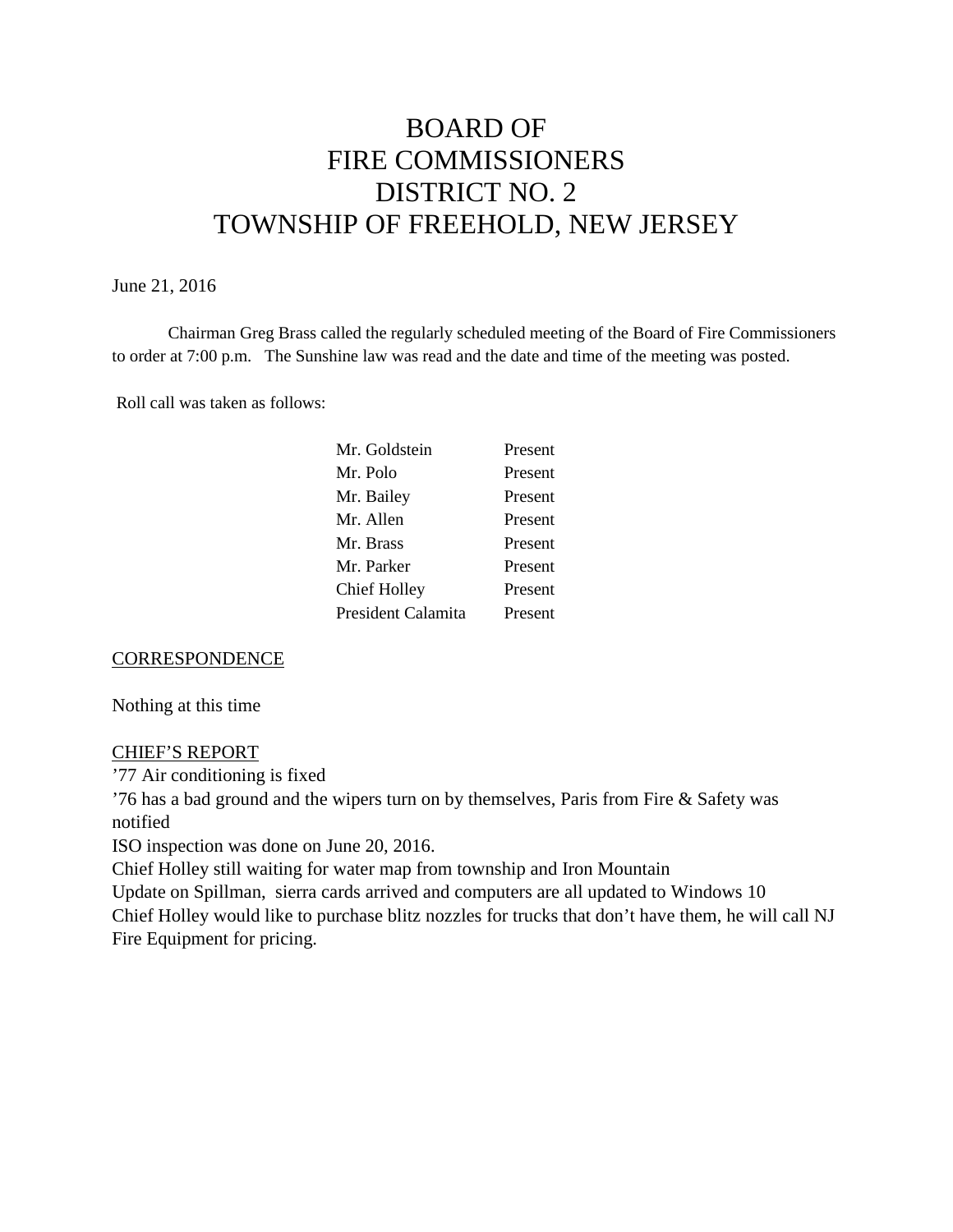Two thermal imaging cameras are old and broken and can't be fixed, they can be traded in for \$1,00.00 each towards new ones, the new cameras, sense heat and cold. Cal from NJ Fire Equipment will being giving us a demo to try out, then will follow up with the pricing. July 3rd are Fireworks, Jersey Freeze is requesting a truck to be stationed in their parking lot.

# RADIO AND ALARM

Pagers-Regional Manager is now involved, Assistant Chief Murray has been in contact with him.

# **BUILDING**

Two toilets have been replaced at Daniels Way Firehouse.

# **INSURANCE**

Mr. Goldstein received the list for LOSAP from Asst. Chief Murray

### **MAINTENANCE**

Mr. Bailey still working with Fire and Safety to get updated Invoices on all maintenance for the trucks.

'76 at Ken's Body works to change LED lights, cost will be \$3,141.00. Board approved.

### NEW BUSINESS

DMV is requesting a General Power of Attorney to get trucks and Chief trucks registered.

Assistant Chief Murray to make ID's for all commissioners.

### OLD BUSINESS

Services Agreement and Lease Agreement between Commissioners and East Freehold Fire Company will be recommended by the Trustees, to the members, for approval.

Finger printing for the members has started and going well.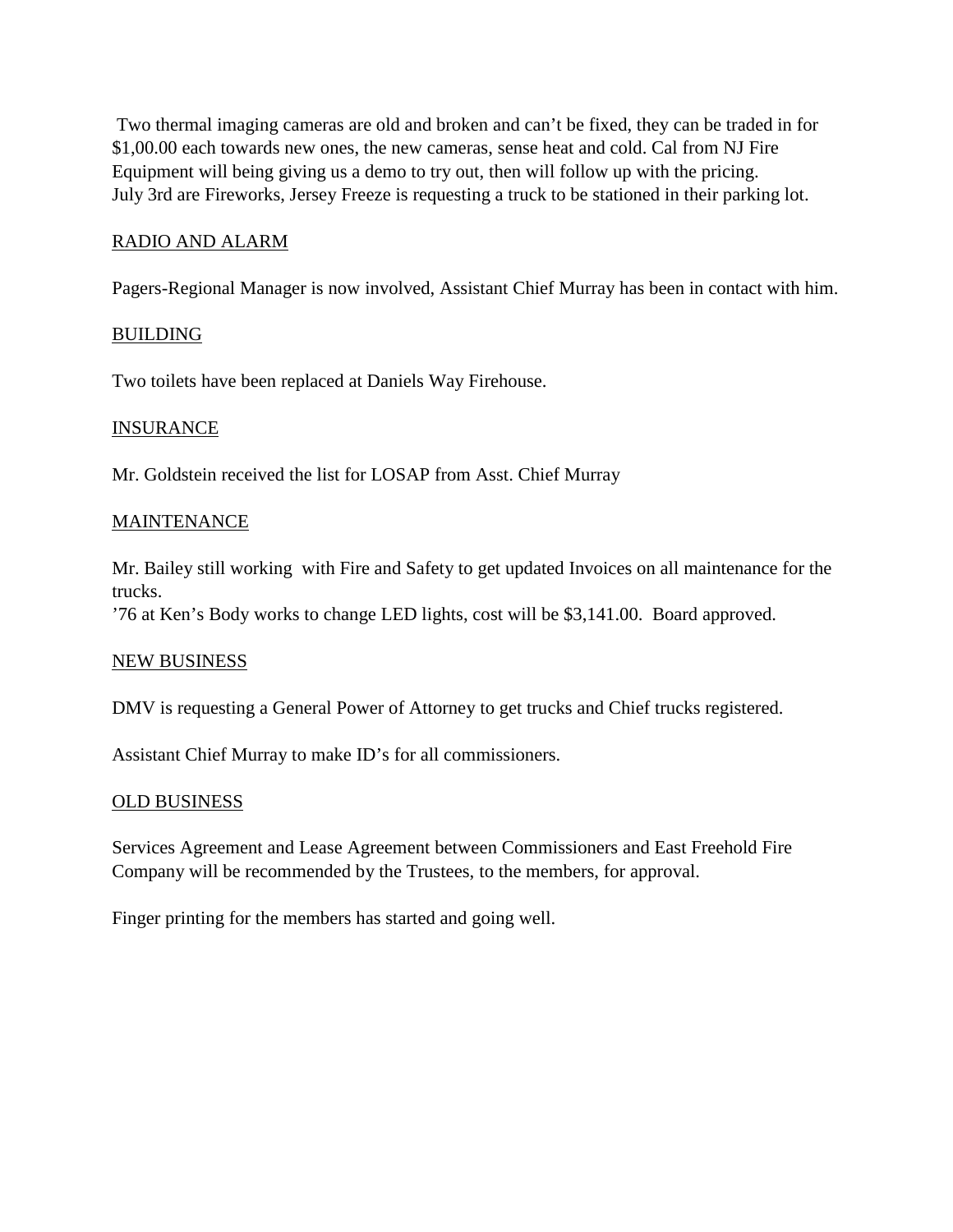East Freehold Fire Company's audit for 2015 is three quarters of the way done, they will submit an itemized accounting of deposits and spendings when done.

# **TREASURER**

June 1, 2016 Holmes and McDowell cancelled insurance on old '85. \$820.70 deposited into Money Market Account Environmental Clean Up, Republic Bank Escrow Savings Account \$100,401.94

| Checking:    | \$<br>617.88                 |                |
|--------------|------------------------------|----------------|
| CD           | \$1,032,596.11               |                |
| Saving Acct. | \$684,576.19                 |                |
| Total        | \$1,717,790.18               |                |
| Check #      |                              |                |
| 9938         | JCP&L                        | \$<br>937.38   |
| 9939         | <b>NJNG</b>                  | \$<br>97.53    |
| 9940         | Optium                       | \$<br>308.22   |
| 9941         | Verizon                      | \$<br>383.51   |
| 9942         | Verizon                      | \$<br>430.11   |
| 9943         | <b>Deluxe Checks</b>         | \$<br>174.97   |
| 9944         | Buchanan, Ingersoll & Rooney | \$<br>569.55   |
| 9945         | East Freehold Fire Company   | \$31,250.00    |
| 9946         | Jeff Allen                   | 2,000.00<br>\$ |
| 9947         | <b>Ryan Bailey</b>           | \$<br>2,000.00 |
| 9948         | <b>Gregg Brass</b>           | 2,000.00<br>\$ |
| 9949         | David Goldstein              | \$<br>2,000.00 |
| 9950         | American Uniform             | \$<br>265.97   |
| 9951         | Fire and Safety              | \$<br>7,365.10 |
| 9952         | County of Monmouth           | \$<br>914.05   |
| 9953         | All Hands Fire Equipment     | \$<br>223.98   |
| 9954         | <b>Kempton Flags</b>         | \$<br>545.40   |
| 9955         | Ocean Security System        | \$<br>270.00   |
| 9956         | Township of Freehold         | \$<br>53.88    |
| 9957         | Jersey Coast Fire            | \$<br>377.50   |
| 9958         | <b>ESI</b>                   | \$<br>2,513.00 |
| 9959         | NJ Fire Equipment            | \$<br>508.00   |